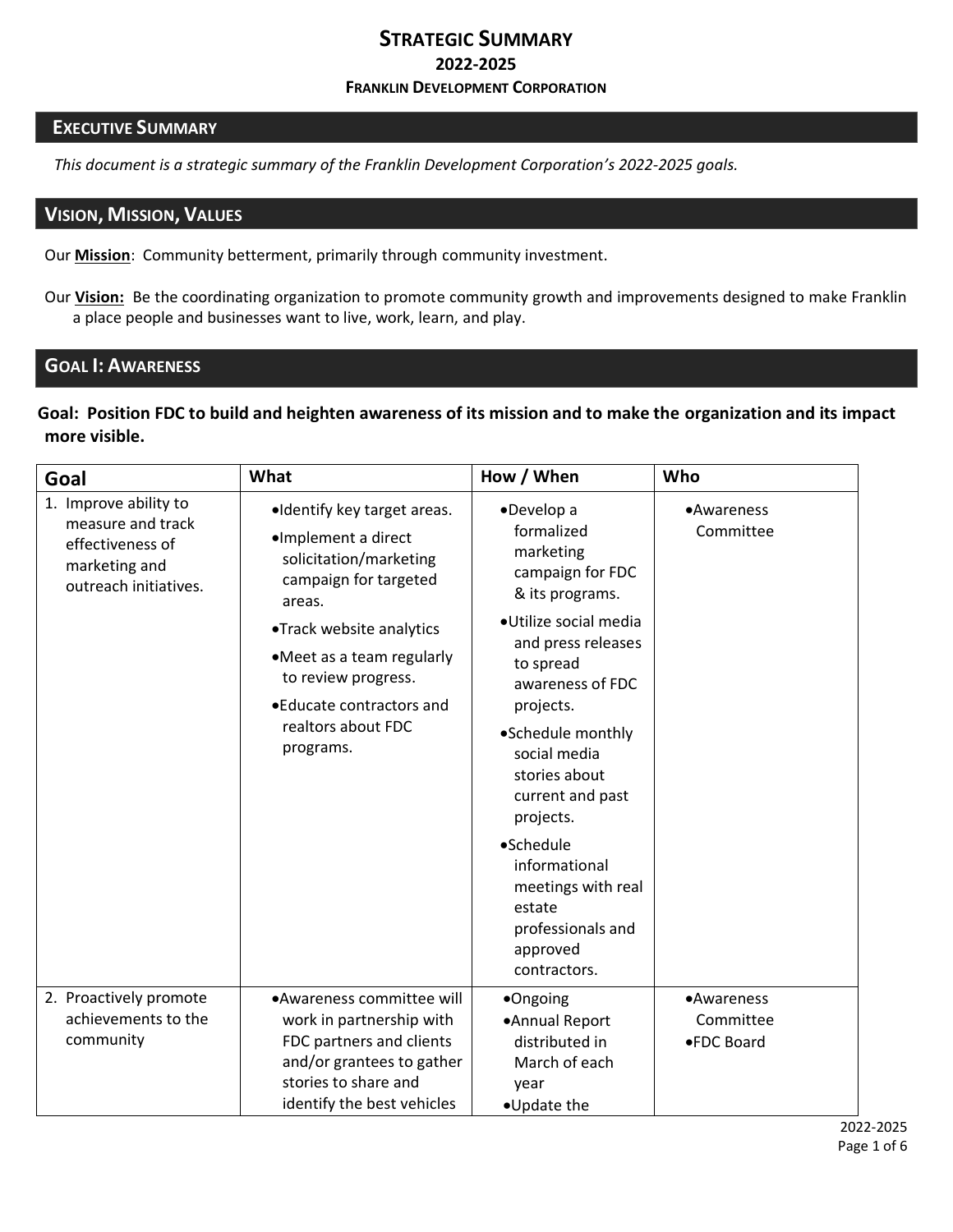|                                                                                                                      | to reach our target<br>audience.<br>·Utilize data and stories<br>from awarded loans &<br>grants to showcase the<br>impact of FDC.<br>.Regularly communicate<br>new information and<br>programs through<br>identified marketing<br>channels.<br>.Place yard signs at each<br>new FDC project to help<br>highlight the FDC's<br>investment in the<br>community.<br>.Update the website<br>•Continue reaching out<br>and meeting with referral<br>partners to talk about<br>impact of FDC (i.e.<br>Franklin Heritage, RDC,<br>City of Franklin, Discover<br>Downtown Franklin &<br>Franklin Chamber) | website on a<br>regular basis - as<br>needed<br>•Create a project<br>summary for each<br>project with<br>before and after<br>photos upon<br>completion of<br>each project<br>•Track assessed<br>value at the start<br>of each project<br>and after<br>completion of<br>each project,<br>include in project<br>summaries<br>.Regain access to<br>the original<br>Facebook page for<br>the FDC<br>•Create an FDC<br>Instagram account<br>to provide<br>updates on<br>current projects |                                                                                         |
|----------------------------------------------------------------------------------------------------------------------|---------------------------------------------------------------------------------------------------------------------------------------------------------------------------------------------------------------------------------------------------------------------------------------------------------------------------------------------------------------------------------------------------------------------------------------------------------------------------------------------------------------------------------------------------------------------------------------------------|-------------------------------------------------------------------------------------------------------------------------------------------------------------------------------------------------------------------------------------------------------------------------------------------------------------------------------------------------------------------------------------------------------------------------------------------------------------------------------------|-----------------------------------------------------------------------------------------|
| 3. Promote our<br>collaborations and<br>partnerships to grow<br>FDC's image as a<br>community<br>development leader. | ·Utilize website, brand<br>elements and news<br>media to highlight<br>partnerships.<br>•Identify key partnership<br>opportunities within the<br>community that FDC<br>should actively pursue.                                                                                                                                                                                                                                                                                                                                                                                                     | •Ongoing                                                                                                                                                                                                                                                                                                                                                                                                                                                                            | •Awareness<br>Committee                                                                 |
| Create greater<br>4.<br>awareness for<br>Residential and<br><b>Commercial Revolving</b><br>Loan Program.             | •The current programs are<br>in place but greater<br>utilization will generate<br>interest income that can<br>be used for projects<br>outside the TIF district<br>(unrestricted funds).                                                                                                                                                                                                                                                                                                                                                                                                           | •Through<br>immediate efforts<br>of the Awareness<br>Committee and<br>targeted<br>marketing efforts<br>to potential end-<br>users to create<br>greater<br>awareness.                                                                                                                                                                                                                                                                                                                | •The Awareness<br>Committee working<br>in tandem with the<br>Loan & Grant<br>Committee. |

# **GOAL II: IMPACT & DEVELOPMENT**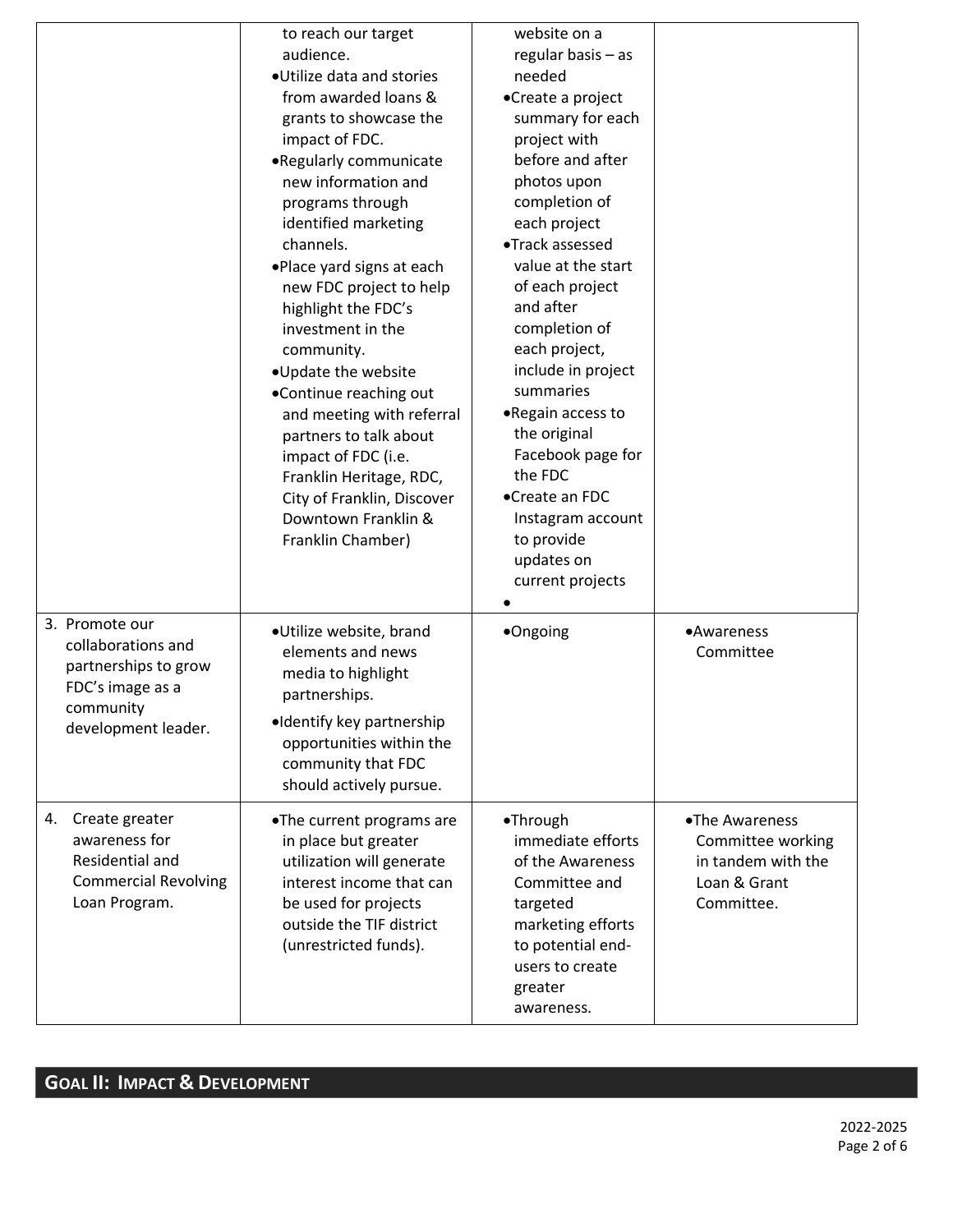**Goal: To encourage all community development actions in Franklin have a clear strategic outcome and every outcome be leveraged to maximize its impact. Continue to broaden FDC's base of financial support to enhance or expand programs and special initiative opportunities.** 

| <b>Goals</b>                                                                                                                        | What                                                                                                                                                                                                                                                                                                                                                                                                                                                                                                                | How/When                                                                                                                                                                                                                                                                                              | Who                                                                                                 |
|-------------------------------------------------------------------------------------------------------------------------------------|---------------------------------------------------------------------------------------------------------------------------------------------------------------------------------------------------------------------------------------------------------------------------------------------------------------------------------------------------------------------------------------------------------------------------------------------------------------------------------------------------------------------|-------------------------------------------------------------------------------------------------------------------------------------------------------------------------------------------------------------------------------------------------------------------------------------------------------|-----------------------------------------------------------------------------------------------------|
| 1. Continue to build<br>market confidence in<br>neighborhoods<br>through strategic<br>reinvestment through<br>Residential Programs. | ·Improve property<br>performance and<br>appearance through<br>affordable loans.<br>.Build appreciation in<br>property values, to continue<br>to spur overall community<br>development in Franklin.<br>•Generate a strategy for<br>finding funding for<br>residential projects outside<br>the TIF district.<br>•Target problem properties in<br>neighborhoods<br>·Utilize community<br>partnerships and<br>connections to acquire new<br>properties to renovate and<br>sell                                          | •Complete 1-2 Tax<br>Certificate<br>Properties per year<br>or as available.<br>•Track/Measure<br>increase in assessed<br>values of<br>Abandoned/Tax<br>Properties.<br>•Track visible<br>neighborhood<br>property<br>improvements, by<br>additional<br>investment from<br>adjacent property<br>owners. | •FDC Recovery Task<br>Force<br>·Loan & Grant<br>Committee                                           |
| 2. Continually evaluate<br>existing and/or new<br>programs to sustain<br>the work of the FDC.                                       | •Streamline processes and<br>evaluate program guidelines<br>to remain relevant in all<br>existing programs.<br>.Have conversations with the<br>general public, boards and<br>commissions to gauge the<br>need for existing/new<br>programs.<br>•Formulate the process and<br>program guidelines for<br>Abandoned/Tax Certificate<br>Properties & Special<br>Projects.<br>.Continuation of the FDC<br><b>Property Recovery Task</b><br>Force to oversee<br>Abandoned & Tax Sale<br>Properties & Special<br>Projects. | •Ongoing through<br>committee and<br>board review.<br>•Annual Board<br>Retreat                                                                                                                                                                                                                        | .FDC Property Recovery<br><b>Task Force</b><br>.Loan and Grant<br>Committee<br>•Awareness Committee |
| 3. Aid in the<br>rehabilitation and<br>renovation of historic                                                                       | •Continue offering the<br>Commercial Façade<br>Matching Grant and the                                                                                                                                                                                                                                                                                                                                                                                                                                               | •Ongoing                                                                                                                                                                                                                                                                                              | •Loan & Grant<br>Committee                                                                          |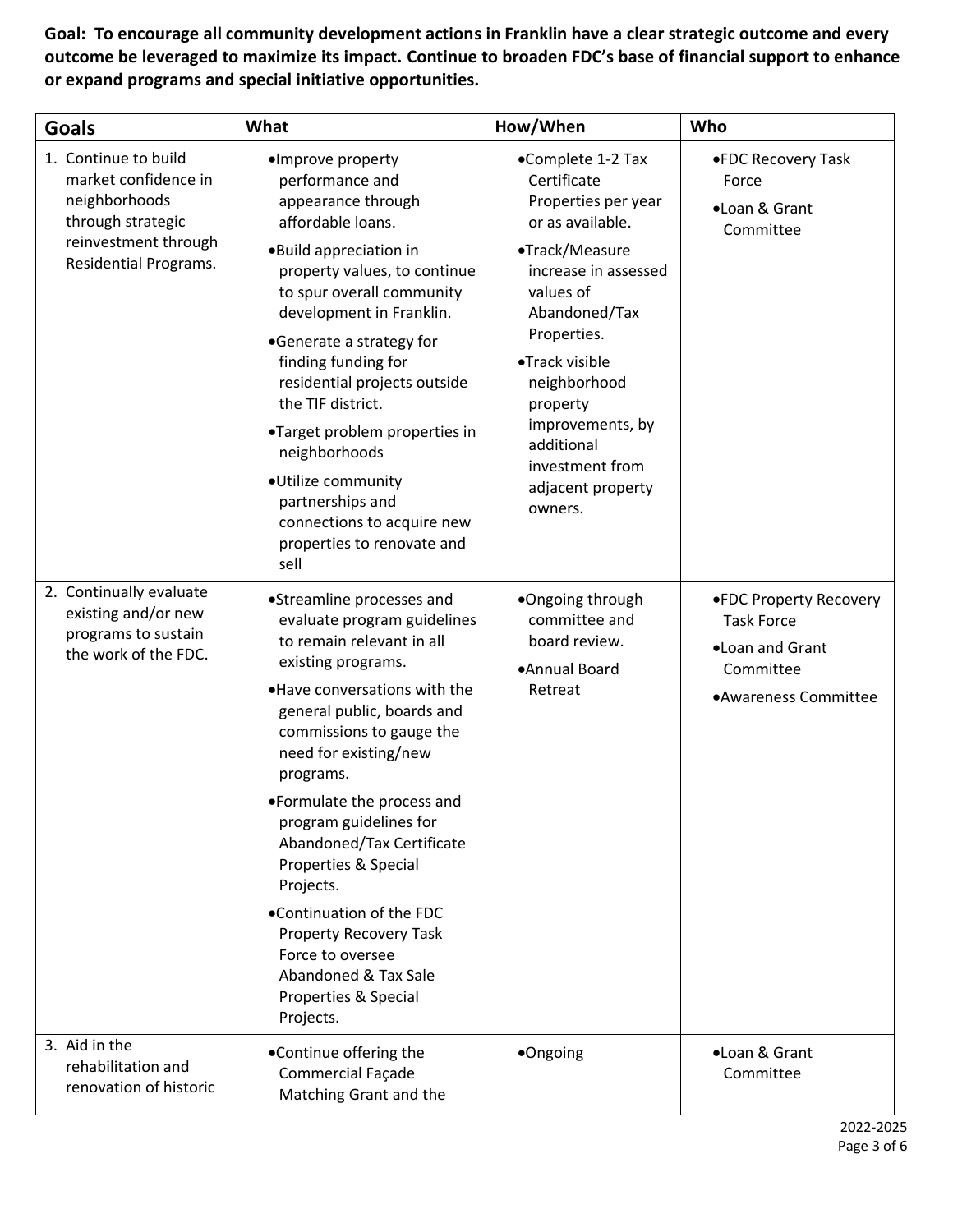| and/or underutilized<br>commercial properties<br>located within the<br>Integrated Economic<br>Development Area of<br>Franklin.                       | <b>Commercial Revolving</b><br>Loans per the existing Loan<br>& Grant Committee<br>protocols.                                                                                                                                                                                                                                             |                                                                                                                                                                                         | •Awareness Committee                                                                      |
|------------------------------------------------------------------------------------------------------------------------------------------------------|-------------------------------------------------------------------------------------------------------------------------------------------------------------------------------------------------------------------------------------------------------------------------------------------------------------------------------------------|-----------------------------------------------------------------------------------------------------------------------------------------------------------------------------------------|-------------------------------------------------------------------------------------------|
| 4. To remain relevant in<br>the community as a<br>conduit for<br>development activity<br>and to encourage<br>investment in the built<br>environment. | •Monitor and act to the ever-<br>changing development<br>commission regulations.<br>.Review program allocation<br>dollars as needed or at least<br>at a minimum annually.<br>•Serve as a community<br>problem solver and<br>collaborator with other<br>entities.<br>•Solicit input from<br>community partners and<br>stakeholders.        | •Ongoing                                                                                                                                                                                | ●FDC Board & Legal<br>Counsel<br>•Property Recovery Task<br>Force                         |
| Collaborate with<br>5.<br>other Franklin<br>Agencies.                                                                                                | ·Utilize the FDC's freedom<br>and flexibility to execute<br>special projects from our<br>partners.<br>•Continue to quickly mobilize<br>and assist as needed.                                                                                                                                                                              | •Seek opportunities<br>mutually beneficial<br>to community<br>partners and<br>respond in timely<br>manner.<br>•Host regular<br>roundtable<br>discussions with<br>community<br>partners. | ●FDC Board of<br>Directors/Stakeholders<br>●FDC Staff                                     |
| 6. Acquisition,<br>renovation, and<br>continued<br>management of real<br>estate                                                                      | .Work with community<br>partners for real estate<br>opportunities that FDC can<br>acquire for additional<br>betterment.<br>•Continued management of<br>real estate with flexibility to<br>continue to lease structure<br>and/or sale of the asset<br>•Target problem properties<br>that the private market is<br>not resolving on its own | ·Ongoing                                                                                                                                                                                | •Loan & Grant<br>Committee<br>●FDC Board of Directors<br>•Property Recovery Task<br>Force |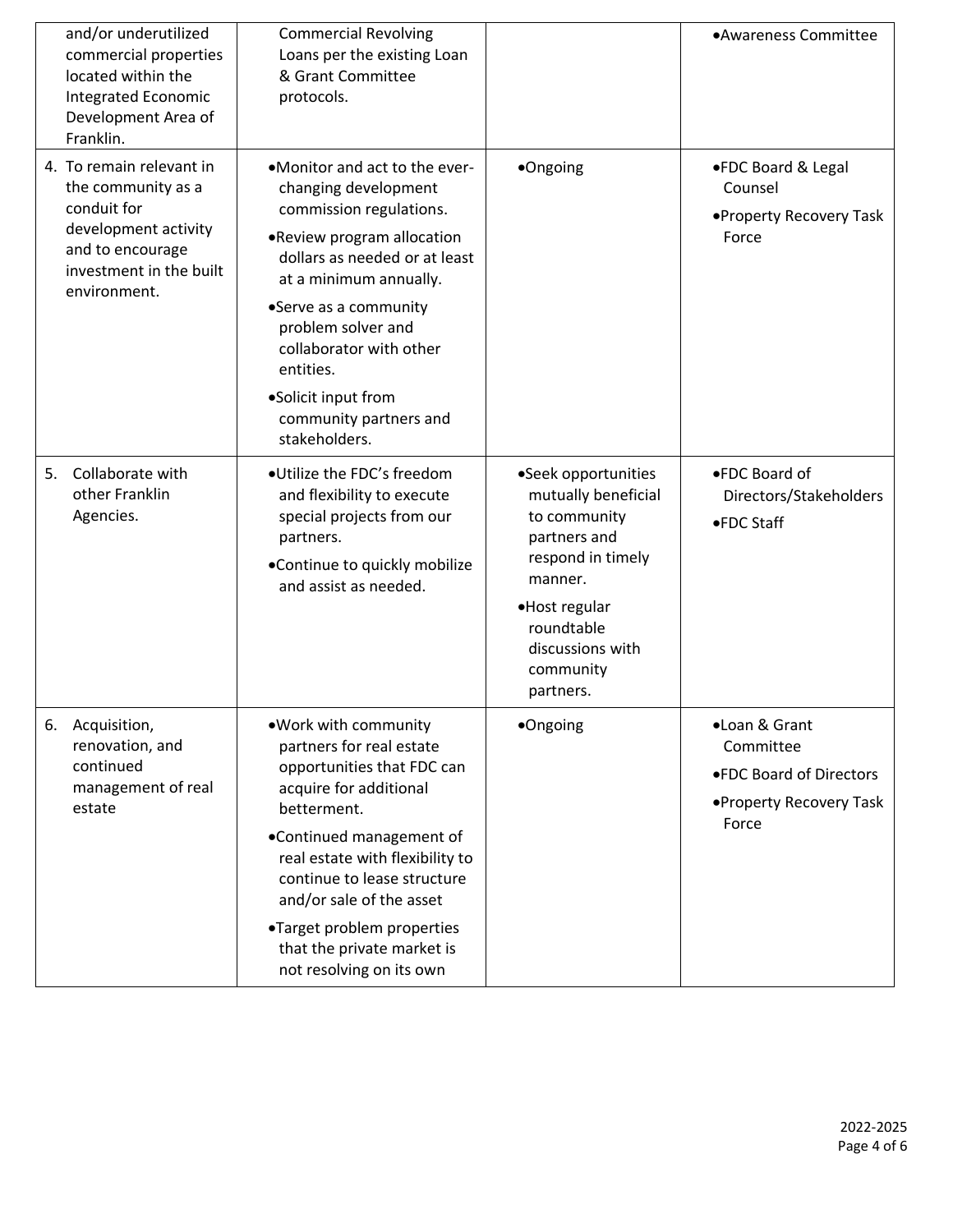## **GOAL IV: CAPACITY**

## **Goal: Board development in order to operate the organization in a manner that cultivates hope for positive community change among all residents of Franklin.**

| Goal                                                                                                            | What                                                                                                                                                                                                                                                                                                                                                                                                                                                                                                                                                                                            | How / When                                                                                                                           | Who                                            |
|-----------------------------------------------------------------------------------------------------------------|-------------------------------------------------------------------------------------------------------------------------------------------------------------------------------------------------------------------------------------------------------------------------------------------------------------------------------------------------------------------------------------------------------------------------------------------------------------------------------------------------------------------------------------------------------------------------------------------------|--------------------------------------------------------------------------------------------------------------------------------------|------------------------------------------------|
| 1. Continue to strengthen<br>the role of staff and<br>FDC board.                                                | •Evaluate Board recruitment<br>process for continued<br>effectiveness.<br>.Develop additional board<br>team building and/or<br>training opportunities.<br>.Review current committee<br>structure to ensure optimal<br>utilization of volunteers<br>and committees and to<br>engage new volunteers and<br>potential board members.<br>•Maintain relevant areas of<br>expertise needed through<br>Board members.<br>•Change at-large term limits<br>to a minimum of 2 years.<br>·Implement term limits for<br>board members. Maximum<br>of three 2-year term limits<br>(exception for President). | •Annual Review in<br>October of each<br>year<br>•Work with<br>community<br>partners to ensure<br>representation on<br>the FDC Board. | ●FDC Board<br>•Development<br>Committee        |
| 2. Explore staffing<br>opportunities with<br>community partners,<br>volunteers, interns, and<br>part-time help. | •Explore partners for intern<br>recruitment (Franklin<br>College, Ivy Tech, etc.).<br>.Develop recruitment tools<br>and information, job<br>descriptions.                                                                                                                                                                                                                                                                                                                                                                                                                                       | •Ongoing                                                                                                                             | ●FDC Board<br>•Capacity Committee<br>$•$ Staff |